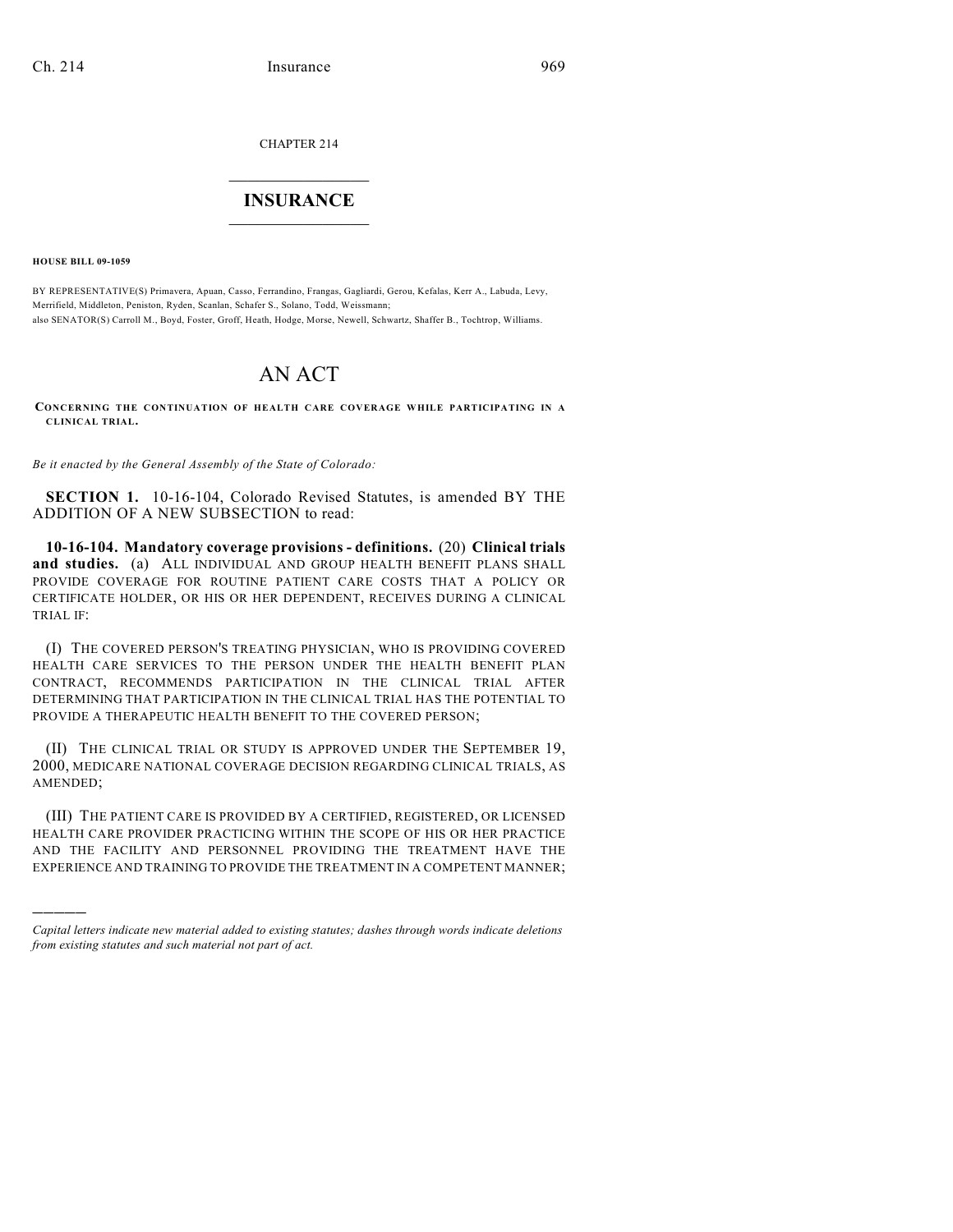970 Ch. 214

(IV) PRIOR TO PARTICIPATION IN A CLINICAL TRIAL OR STUDY, THE COVERED PERSON HAS SIGNED A STATEMENT OF CONSENT INDICATING THAT THE COVERED PERSON HAS BEEN INFORMED OF THE PROCEDURE TO BE UNDERTAKEN, ALTERNATIVE METHODS OF TREATMENT, THE GENERAL NATURE AND EXTENT OF THE RISKS ASSOCIATED WITH PARTICIPATION IN THE CLINICAL TRIAL OR STUDY, THE COVERAGE PROVIDED BY AN INDIVIDUAL OR GROUP HEALTH BENEFIT PLAN WILL BE CONSISTENT WITH THE COVERAGE PROVIDED IN THE COVERED PERSON'S HEALTH BENEFIT PLAN, AND ALL OUT-OF-NETWORK RATES WILL APPLY; AND

(V) THE COVERED PERSON SUFFERS FROM A CONDITION THAT IS DISABLING, PROGRESSIVE, OR LIFE-THREATENING.

(b) THE COVERAGE REQUIRED PURSUANT TO PARAGRAPH (a) OF THIS SUBSECTION (20) DOES NOT INCLUDE:

(I) ANY PORTION OF THE CLINICAL TRIAL OR STUDY THAT IS PAID FOR BY A GOVERNMENT OR A BIOTECHNICAL, PHARMACEUTICAL, OR MEDICAL INDUSTRY;

(II) COVERAGE FOR ANY DRUG OR DEVICE THAT IS PAID FOR BY THE MANUFACTURER, DISTRIBUTOR, OR PROVIDER OF THE DRUG OR DEVICE;

(III) EXTRANEOUS EXPENSES RELATED TO PARTICIPATION IN THE CLINICAL TRIAL OR STUDY INCLUDING, BUT NOT LIMITED TO, TRAVEL, HOUSING, AND OTHER EXPENSES THAT A PARTICIPANT OR PERSON ACCOMPANYING A PARTICIPANT MAY INCUR;

(IV) AN ITEM OR SERVICE THAT IS PROVIDED SOLELY TO SATISFY A NEED FOR DATA COLLECTION OR ANALYSIS THAT IS NOT DIRECTLY RELATED TO THE CLINICAL MANAGEMENT OF THE PARTICIPANT;

(V) COSTS FOR THE MANAGEMENT OF RESEARCH RELATING TO THE CLINICAL TRIAL OR STUDY; OR

(VI) HEALTH CARE SERVICES THAT, EXCEPT FOR THE FACT THAT THEY ARE BEING PROVIDED IN A CLINICAL TRIAL, ARE OTHERWISE SPECIFICALLY EXCLUDED FROM COVERAGE UNDER THE COVERED PERSON'S HEALTH PLAN.

(c) NOTHING IN THIS SUBSECTION (20) SHALL:

(I) PRECLUDE A CARRIER FROM ASSERTING THE RIGHT TO SEEK REIMBURSEMENT FROM THE ENTITY CONDUCTING THE CLINICAL TRIAL OR STUDY FOR EXPENSES ARISING FROM COMPLICATIONS CAUSED BY A DRUG OR DEVICE USED IN THE CLINICAL TRIAL OR STUDY;

(II) BE INTERPRETED TO PROVIDE A PRIVATE CAUSE OF ACTION AGAINST A CARRIER FOR DAMAGES ARISING AS A RESULT OF COMPLIANCE WITH THIS SECTION.

(d) FOR THE PURPOSES OF THIS SECTION:

(I) "CLINICAL TRIAL" MEANS AN EXPERIMENT IN WHICH A DRUG OR DEVICE IS